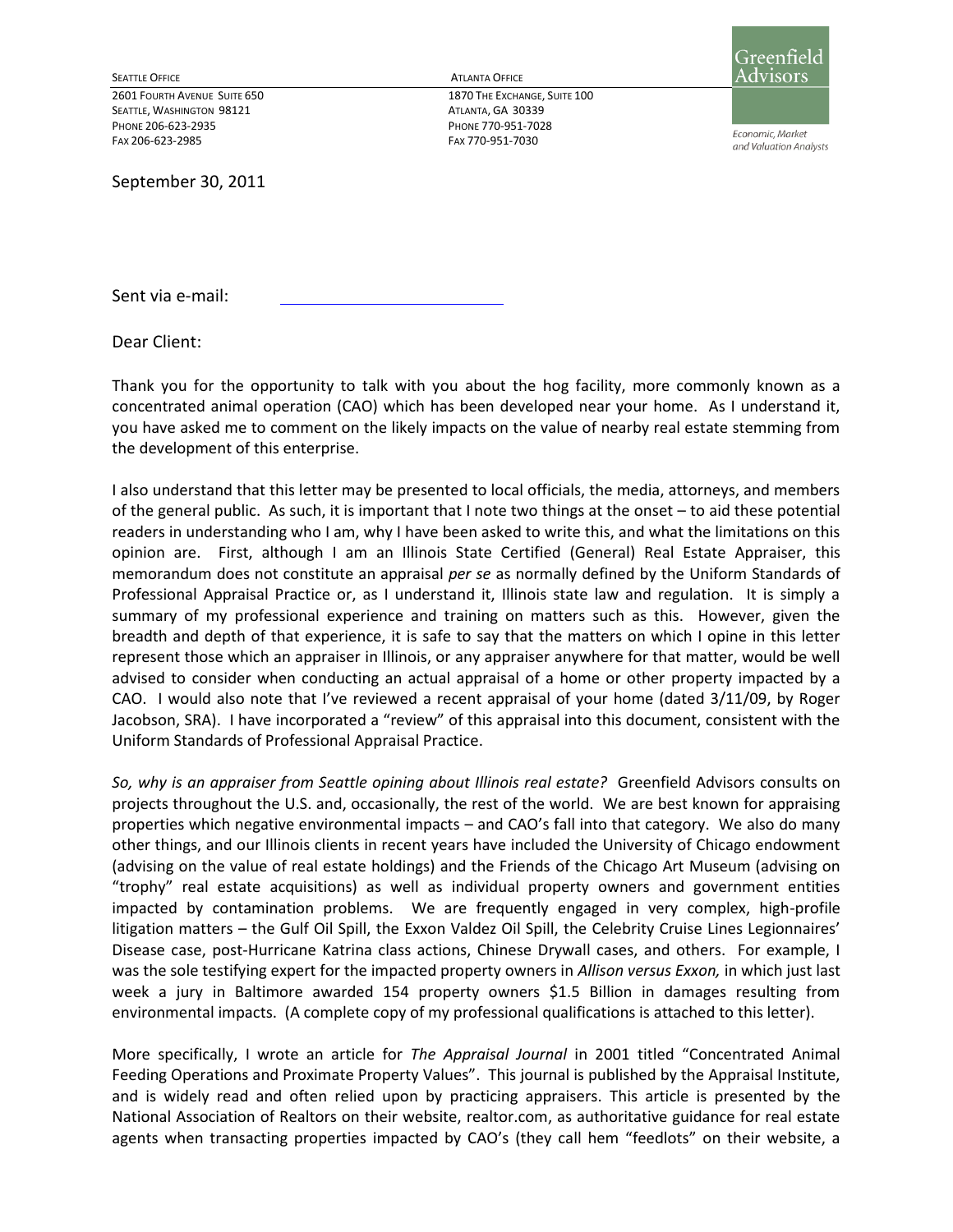generic term which is fully synonymous with CAO in this context.)<sup>1</sup> I understand that in the ensuing ten years, this article has gained a significant following as one of the more authoritative sources for appraisal guidance on the impact of concentrated animal operations (CAO) and is widely cited by appraisers in their work in this arena.

Since 2001, I have consulted on several projects, particularly litigation projects, in which a CAO was impacting surrounding property values. I've summarized those as follows. What do we know about the impacts of CAOs on surrounding property values? In short, it is clear from the broad array of empirical studies and case studies that diminished marketability, loss of use and enjoyment, and loss of exclusivity results in a diminishment which can range from 50% to nearly 90% of otherwise unimpaired value for homes which are adjacent to the facility. Negative impacts are noted at distances exceeding 3 miles, and in the case of a flood or other weather event, waste from the facility can be spread over far greater areas.

## **Overview Of The CAO Literature**

Concentrated Animal Operations (CAOs) and Concentrated Animal Feeding Operations (CAFOs) are one in the same thing. They are often called "feedlots". They may include facilities in which animals are raised or facilities in which animals are brought for slaughter. The common denominator is a large perpetual inventory and density of animals<sup>2</sup>. CAOs and CAFOs are a relatively new phenomenon. The genesis of the CAO is generally credited to Smithfield Slaughterhouses in North Carolina in the late 1980's. Large numbers of genetically enhanced hogs were kept in pens and dosed with antibiotics, then fed growth enhancers. Waste run-off was discharged onto adjacent landscapes and waterways<sup>3</sup>.

Recent data from the USDA and the EPA estimate that livestock in the U.S. produce 130 times the total amount of manure as the entire human population of the country. One hog excretes nearly 3 gallons of waste per day, or 2.5 times the average human's daily total. A 3,000-sow hog factory will produce about 25 tons of raw manure a day<sup>4</sup>.

Spills from CAOs have killed fish in several states; phosphorus in land and water have been correlated with livestock density; and manure has caused eutrophication and degradation of U.S. waterways<sup>5</sup>. CAOs are generally recognized to impact the surrounding environment in several key ways: air quality and odors (ammonia, hydrogen sulfide, methane, and particulate matter), greenhouse gas and climate change, insect vectors (often carrying resistant strains of pathogens), groundwater and surface water contamination, and a variety of pathogens<sup>6</sup>.

For example, On Sept. 15, 2006, the FDA issued a press release informing consumers of an outbreak of E. coli 0157:H7 that began between Aug. 26 and Sept. 12, and was associated with the consumption of

<sup>1</sup> http://www.realtor.org/library/library/fg508

 $2$  Quite a few documents were reviewed to develop this section – see subsequent footnotes for details. However, much of the nomenclature comes from Kershen, Drew L. and Chuck Barlow, "Concentrated Animal Feeding Operations and Water, Air, Land, and Welfare", a report on the ABA's Special Committee on Agricultural Management Roundtable II on Environmental Challenges in Animal Feeding Operations, dated September 23, 1999. Mr. Kershin is a professor of law at the University of Oklahoma, and Mr. Barlow is an adjunct professor of law at Mississippi College. The two professors co-chaired the ABA's roundtable, which is the subject of their report.

<sup>&</sup>lt;sup>3</sup> Dines, R.E., D. Henderson, and L. Rock, "The Case Against Intensive Hog Operations", unpublished working paper.<br><sup>4</sup> Hopey, Don, ''Study Finds Large Hog Farms Lower Property Values'', <u>Post Gazette</u>, 6/7/2003.

<sup>&</sup>lt;sup>5</sup> Jann, Stephen, "Recent Developments in Water Pollution Control Strategies and Regulations", a talk presented at the ABA's Special Committee on Agricultural Management Roundtable II on Environmental Challenges in Animal Feeding Operations, Minneapolis, MN, May 12, 1999.

<sup>&</sup>lt;sup>6</sup> Hribar, Carrie, Understanding Concentrated Animal Feeding Operations and Their Impact on Communities, National Association of Local Boards of Health, 2010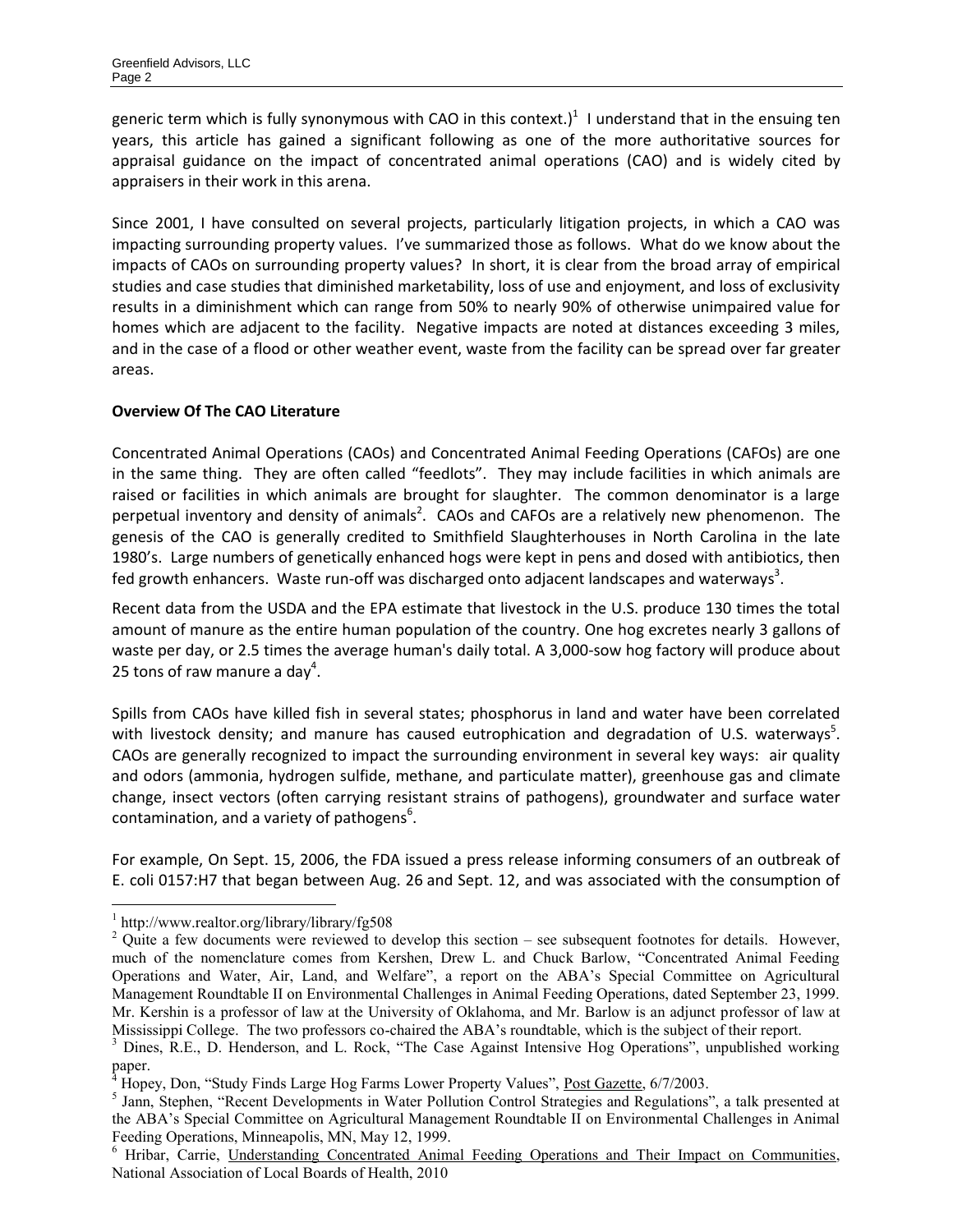$\overline{a}$ 

fresh spinach. As of Oct. 10, there have been 199 reported cases of infection related to this outbreak in 26 states including 31 case of Hemolytic Uremic Syndrome, 102 hospitalizations and 3 deaths. Since the notification of the public, there have been national recalls of fresh-bagged spinach for products either bagged by or purchased from Natural Selection Foods, LLC of San Juan Batista, CA. The spinach, sold by Natural Selection Foods, implicated in the outbreak was grown in the Salinas Valley region of California, which is located 100 miles south of San Francisco Bay Area.<sup>7</sup>

The FDA released a guide to minimizing Microbial Hazards in 1998, and lists potential sources of this type of contamination including: agricultural water, wild or domestic animals, worker hygiene, production environment (use of manure, previous or adjacent land use), and sanitation of facilities and equipment.<sup>8</sup> A L.A. Times article concerning the outbreak states that while growers do not draw water from the local surface water source for agriculture use because they are known to be contaminated from concentrated livestock operations. The Centers for Disease Control, the California Department of Health Services, and the FDA finally traced the source of the contamination to cattle feces<sup>9</sup>.

One of the leading causes of food and waterborne illness in the United States is this E. coli 0157:H7 organism. The E. coli 0157:H7 is a specific strain of the Escherichia Coli bacteria, and can commonly be found in the intestines of healthy cattle. One of the common means of transfer to humans is when untreated manure is able to enter water sources or used for fertilization.<sup>10</sup> CAOs are regarded as potential sources for contamination because of the large amounts of manure that they produce, and the proximity in which the animals are confined allows for disease to be easily transferred.<sup>11</sup> The reduction in space that the animals inhabit requires that the facility must collect and process the waste instead of letting it lay where it falls.<sup>12</sup> It was because of their potential to spill that EPA acting under the Clean Water Act designated CAOs as point sources of pollution requiring that they have zero discharge, or apply for a permit which requires an extensive Waste Management Plan. Even with these regulations spillage will typically occur when manure storage locations are allowed to spill due to flooding, leeching into the soil, or through disregard of regulations. The EPA's data from the 2000 Inventory lists agriculture as the fifth leading contributor to general water quality impairments. The data did not explicitly review contamination because of AFO/CAOs, water quality concerns were greatest in regions that were intensively cultivated and where livestock operations were concentrated.<sup>13</sup>

Because the trend toward CAOs has been so rapid and pronounced in the US, federal and state laws are generally considered to have some gaps. In addition to water quality issues resulting from manure and waste run-off, these facilities attract flies and other insects and then other pests which parasitize the insects $^{14}$ .

<sup>&</sup>lt;sup>7</sup> "FDA Announces Findings from Investigation of Foodborne E. coli 0157:H7 Outbreak in Spinach U.S. Food  $&$ Drug Administration. 2 Oct. 2006 <http://www.fda.gov/bbs/topics/NEWS/2006/NEW01474.html>.<br><sup>8</sup> "Guide to Minimize Microbial Food Safety Hazards for Fresh Fruits and Vegetables." <u>U.S. Food & Drug</u>

Administration 28 Sept. 2006 < http://www.cfsan.fda.gov/~dms/prodguid.html><sup>9</sup> "Tainted spinach tied to cattle ranch," <u>Los Angeles times</u>, March 24, 2007

<sup>&</sup>lt;sup>10</sup> "Disease Listing, Escherichia Coli 0157:H7, Gen Info" Center for Disease Control & Prevention 2 Oct. 2006 <http://www.cdc.gov/ncidod/dbmd/diseaseinfo/escherichiacoli\_g.htm>

<sup>11</sup> "National Pollutant Discharge Elimination System Permit Regulation and Effluent Limitation Guidelines and Standards for Concentrated Animal feeding Operations (CAFOs); Final Rule" Federal Resister 68 (12 February 2003) <sup>12</sup> Ikerd, John "Social, Econmoic, and Cultural Impacts of Large-Scale, Confinement Animal Feeding Operations." Working Paper, University of Missouri (Viewed Oct. 2, 2006)

<sup>&</sup>lt;sup>13</sup> "National Pollutant Discharge Elimination System Permit Regulation and Effluent Limitation Guidelines and Standards for Concentrated Animal feeding Operations (CAFOs); Final Rule" Federal Resister 68 (12 February 2003) <sup>14</sup> "Concentrated Animal Feeding Operations – Resources for Environmental Responsibility", working paper prepared by Smith-Comeskey Ground Water Sciences, April 1, 2000. See <http://www.groundwatersystems.com/agwaste.html>for more details.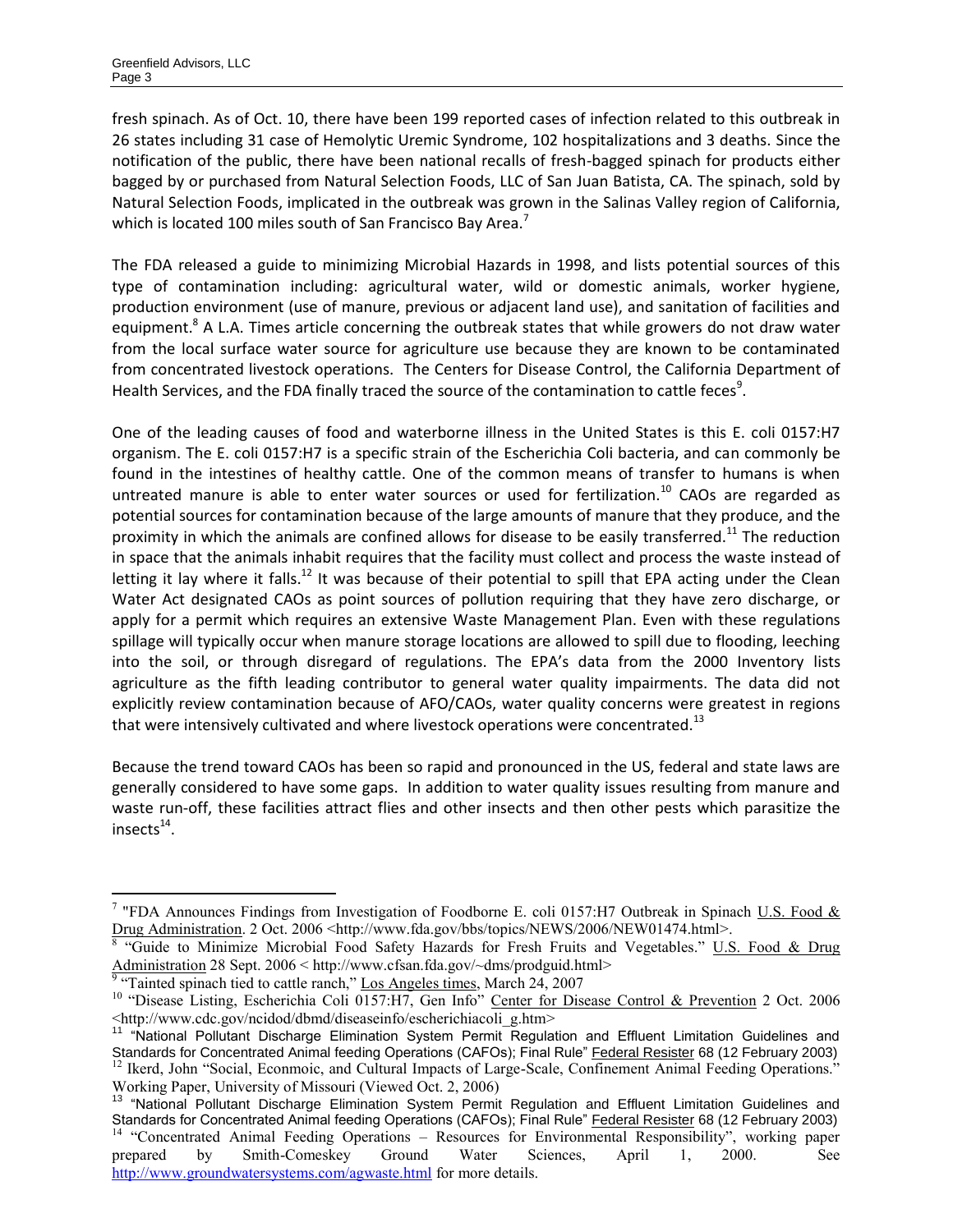$\overline{a}$ 

Prof. John Ikert, an agricultural economist with the U. of Missouri, Columbia, sums up the problems quite succinctly in a recent working paper, when he says, "Piling up too much 'stuff' in one place causes problems." Writing specifically about swine CAOs, he goes on to comment, "If you spread out the hogs and let hog manure lay where it falls in a pasture, it doesn't bother anyone very much. But if you start collecting it, flushing it, spreading and spraying it around – all normal practices in confinement hog operations – it becomes air pollution."<sup>15</sup>

According to reports, the principle odor constituents of hog manure are hydrogen sulfide and ammonia, and methane is also a major constituent. The most noticeable sign of hydrogen sulfide is a "rotten egg smell", similar to what is produced by paper mills. It is generally regulated in industrial operations due to known toxicity. It is colorless and denser than air, and thus tends to collect in low-lying areas rather than dissipate in the atmosphere. It can be noticed at concentrations as low as 1.1 parts per billion (ppm). It is toxic at concentrations below that which has been measured near liquefied hog manure, and is both an irritant and an asphyxiate. Exposure to levels as low as 5 parts per million (ppm) has been reportedly linked to accelerated neurobehavioral function deterioration. Even at higher concentrations of 100 – 400 ppm, it reportedly produces rhinitis, cough, dyspnoea, tracheobronchitis, and possibly pulmonary edema. According to recent Canadian studies, health effects have been reported by residents who live within five kilometers (three miles) of  $CAOs^{16}$ .

As a result of the noxious and obvious problems associated with CAOs, many states have enacted severe restrictions on permitting. For example, in 1997 the legislature of typically livestock-friendly Oklahoma mandated setbacks and other pollution controls, and in 1998 that legislature enacted a moratorium on new livestock permits<sup>17</sup>. Kansas is another typically agriculture-friendly state which has recently enacted a moratorium on CAOs and is considering legislation to end  $CAOs<sup>18</sup>$ . In 1998, the North Carolina legislature – the home of CAOs and faced with unregulated establishment of CAOs in that state - enacted House Bill 1480, which mandated the registration of growers for integrators, extended a moratorium, and mandated substantial elimination of both atmospheric emission of ammonia as well as odor beyond the boundary of existing CAOs<sup>19</sup>. Minnesota had enacted similar odor control legislation in 1997, and established both a complaint control protocol and an enforcement response protocol specific to  $CAOs^{20}$ .

In 2000 – 2001, the U.S. Environmental Protection Agency began levying fines against concentrated beef production facilities in the Northwestern U.S. which met two criteria: the facility confined animals for at least 45 non-consecutive days per year and the confinement area was devoid of vegetation. The rules

<sup>&</sup>lt;sup>15</sup> Ikerd, John, "Social, Economic, and Cultural Impacts of Large-scale, Confinement Animal Feeding Operations", U. of Missouri unpublished working paper.

<sup>&</sup>lt;sup>16</sup> Dines, op. cit., also University of Iowa CAFO Guide, September, 2002; also Industrial Swine Operations and Community Health Effects, Eastern Ontario Health Unit, October 27, 2003.

<sup>&</sup>lt;sup>17</sup> Stephens, Michelle, "NGO and Grassroots Perspectives and Action", a talk presented at the ABA's Special Committee on Agricultural Management Roundtable II on Environmental Challenges in Animal Feeding Operations, Minneapolis, MN, May 12, 1999.

<sup>&</sup>lt;sup>18</sup> Myers, Roger, "Graves May Lift Licensing Ban on Large-Scale Hog Farming", The Topeka Kansas Journal, Saturday, January 24, 1998.

<sup>&</sup>lt;sup>19</sup> Williams, C. Mike, "CAFO Odor Control Options", North Carolina State University unpublished working paper presented at the ABA's Special Committee on Agricultural Management Roundtable II on Environmental Challenges in Animal Feeding Operations, dated September 23, 1999.

<sup>&</sup>lt;sup>20</sup> Sullivan, Mike, "Minnesota's Program Regarding Hydrogen Sulfide Emissions from CAFOs", Minnesota Pollution Control Agency unpublished working paper presented at the ABA's Special Committee on Agricultural Management Roundtable II on Environmental Challenges in Animal Feeding Operations, dated September 23, 1999.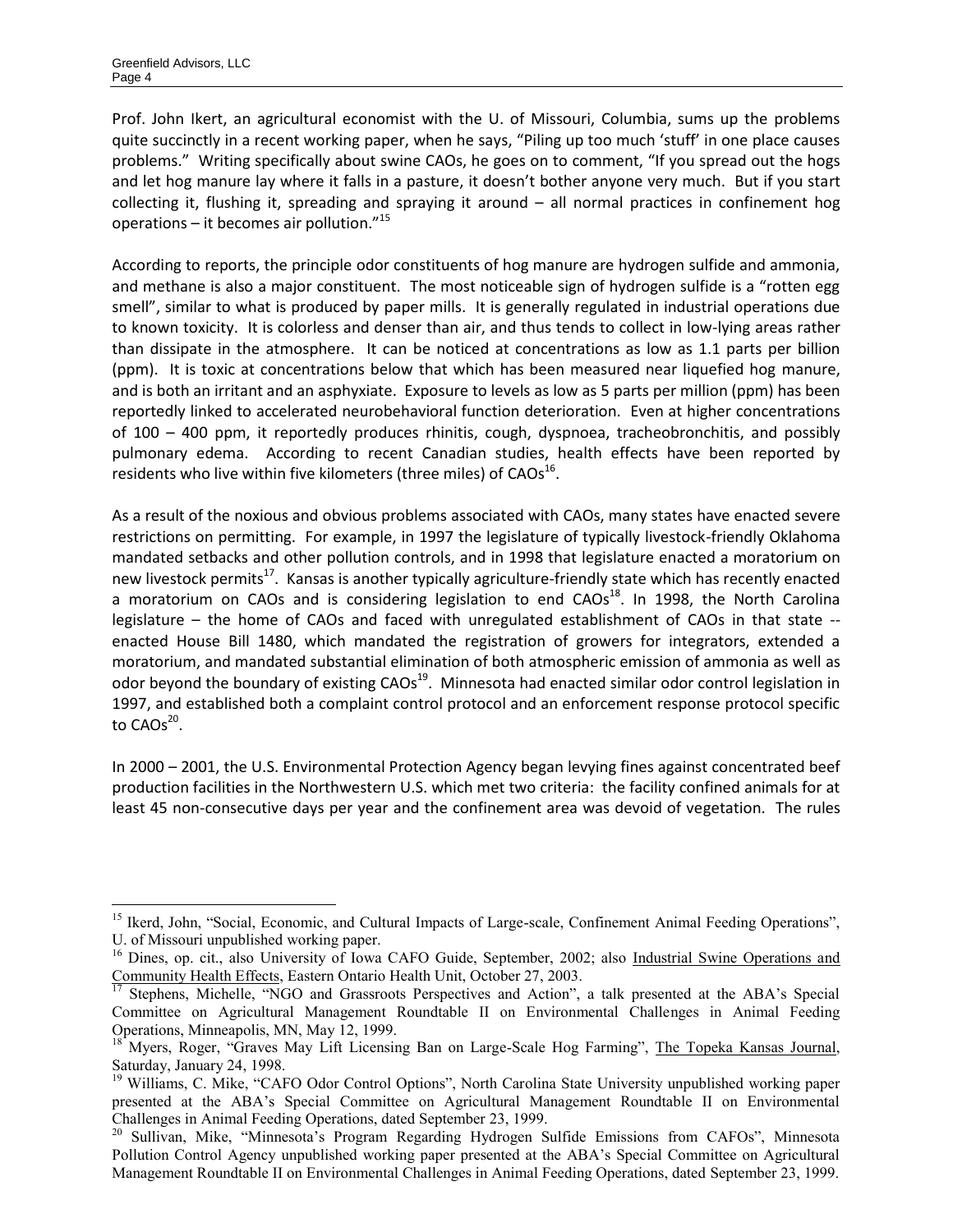generally applied to any operation with 300 head of cattle or more. At the time of the regulations, the EPA estimated that this would affect between 26,000 and 39,000 CAOs in the U.S<sup>21</sup>.

A CAO impacts the value of proximate properties in two ways. First, the CAO is viewed by market participants as a negative externality<sup>22</sup>. As an externality, it is not typically considered to be economically "curable" under generally accepted appraisal theory and practice<sup>23,24</sup>. Hence, the value diminution of a property attributable to proximate location of a CAO can be attributed to stigma.

Second, as Gomez and Zhang (2000) have substantiated, CAOs have a substantial indirect negative impact on surrounding communities, which would include property values in those communities, via shifts in sources of purchases and other inputs in the factors of production. Gomez and Zhang studied 1106 rural communities and concluded that economic growth rates in communities with conventional farming were 55% higher than in those with CAOs. They note that conventional farmers buy most or all of their supplies locally, thus stimulating the local community and, by extension, stimulating the local real estate market. On the other hand, CAOs bypass local retailers and import the factors of production. CAOs exacerbate the economic negative impact by "importing" large quantities of pollution and the attendant costs. Hence, local communities suffer the negative economic byproducts without the attendant economic benefits.

For example, Greenfield Advisors was engaged by the owners of a closed CAO in eastern Washington (the Shaake Feedlot, Ellensburg, Washington) to advise on adaptive re-use of the facility. The livestock slaughter business had been purchased by a consolidating firm which did not want to buy the real estate itself. The business was consolidated to another facility in distant town, leaving the host town with an abandoned, contaminated site. The business, which had originally been promised as an economic boon to the town, now employed no one. In addition, the real estate was no contaminated and value-less, and thus no longer producing local tax revenues. As a final insult to the local economy, the contaminated CAO site was a blight on surrounding development<sup>25</sup>.

In 2008, the EPA published revised regulations which addressed the Federal  $2^{nd}$  Circuit's ruling in Waterkeeper Alliance v. EPA. Some aspects (particularly certain requirements for NPDES permitting for water runoff) were struck down by the 5<sup>th</sup> Circuit in 2011 (*National Pork Producer's Council v. EPA*), but the remainder of the regulations stand in force, recognizing the significant environmental impact of a CAO.

## **Impairment and Value – an Overview**

From an economic perspective, the rights enjoyed by a fee-simple owner fall into three categories:

1. Right of use

 $\overline{a}$ 

2. Right of exclusion, and

<sup>&</sup>lt;sup>21</sup> Steward, Peggy, "Cattlemen Find CAFO Rules Confusing", Capital Press Agricultural Weekly, 3/9/2001, page 9. Also, [www.epa.gov/owm/afo.htm](http://www.epa.gov/owm/afo.htm). Also, Hansen, Alice Sherman, "CAFO Rules May Prompt Need for Farm Consultants," Capital Press Agricultural Weekly, 2/9/2001. Also, Steward, Peggy, "EPA Fines Toppenish Feedlot," Capital Press Agricultural Weekly, 3/2/2001, page 12.

 $^{22}$  For a thorough discussion in this context, see The Appraisal of Real Estate 11<sup>th</sup> ed, and specifically pages 46-48, 336-337, and 398.

<sup>&</sup>lt;sup>23</sup> The Appraisal of Real Estate, op. cit, pgs. 336-337.

 $^{24}$  Smith, Hal, and John Corgel, Real Estate Perspectives  $2^{nd}$ , (Boston: Irwin, 1992), pg. 524 specifically deals with the incurability of external obsolescence.

<sup>&</sup>lt;sup>25</sup> Source: Greenfield Advisors LLC files and personal inspections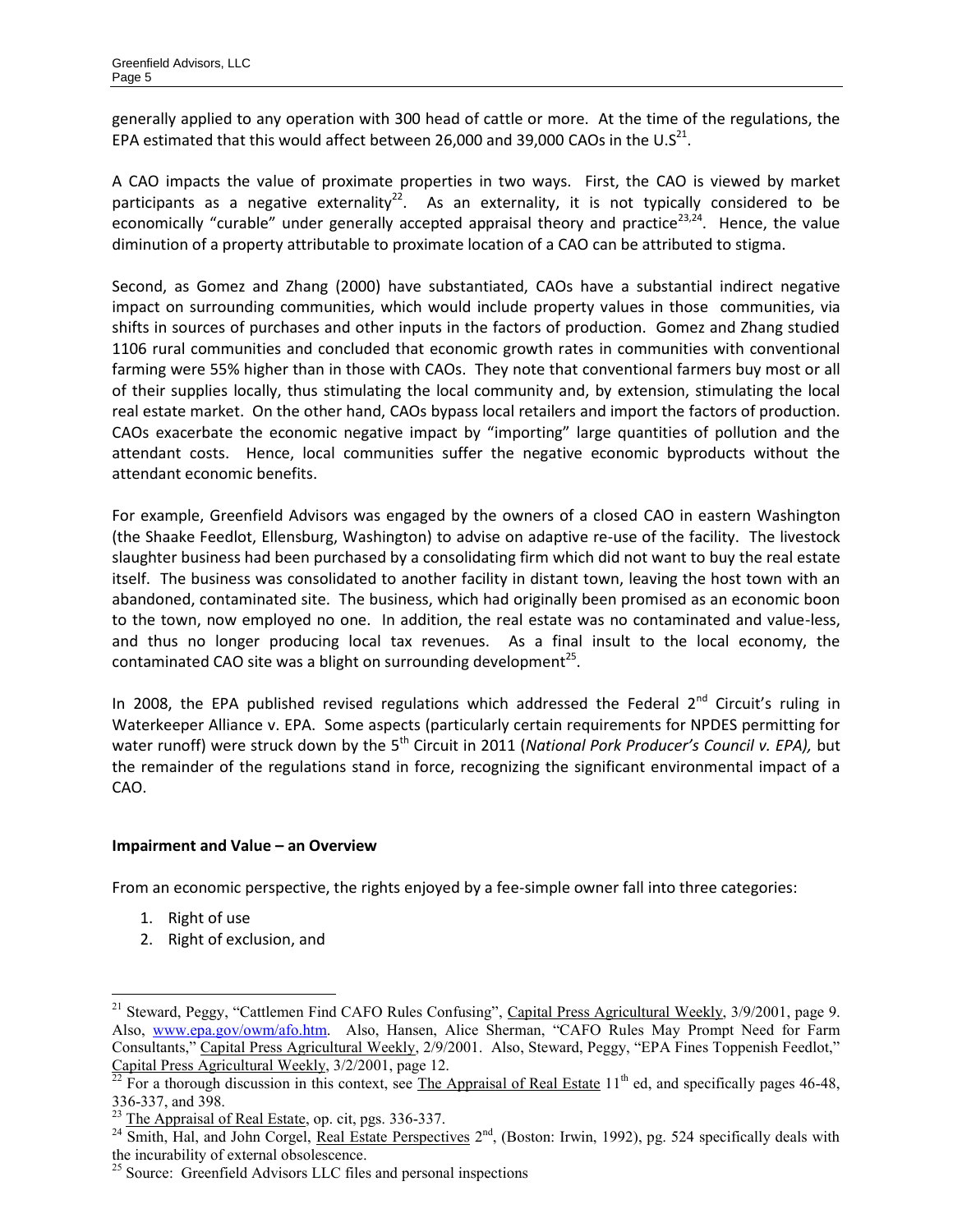# 3. Right of transfer<sup>26</sup>

It is important to note that in the United States, property itself is not "owned," but rather the rights of the property are owned<sup>27</sup>. The ability to delineate these rights, and the ability of owners to transfer some or all of these rights voluntarily is an necessary condition for property valuation.

The first of these rights, that of use, is generally interpreted to mean that the owner may determine how property will be used, or if it is to be used at all. The right of use is traditionally limited in western culture by both public restrictions (e.g. -- eminent domain, police power) and private restrictions (e.g. - liens, mortgages). Private restrictions are generally voluntary, and property owners willingly submit to the disutility of such restrictions in trade for some other economic benefit. For example, a property owner will issue a mortgage to a lender in trade for leverage in the purchase. Also, a homeowner will purchase in a subdivision with covenants and restrictions in trade for the assurance of uniform property use within the neighborhood. It is noteworthy to stress that the voluntary acceptance of private restrictions is always in trade for some economic compensation. An impairment places a restriction on the right of use without some economic compensation. This is illustrated in potential restrictions which may be placed on the use of real estate due to a physical impairment and which can thus limit the property to something less than its highest and best use.

The right of exclusion -- often called the right of exclusive use or right of exclusive enjoyment -- provides that those who have no claim on property should not gain economic benefit from enjoyment of the property. In other words, the right of use is exclusive to the property owner, and any violation of the right of exclusive use typically carries either payment of compensation to the rightful owner or assessment of a penalty. For example, if "A" trespasses on land owned by "B," then "A" will be guilty of a crime and a possible criminal penalty may be in order, as well as civil damages. Physical impairment by a third party is, in effect, a trespass on property rights, violating the right of exclusion.

Society places a high value on the right of exclusion, for justifiable reasons. Exclusion provides that both the current benefits of ownership as well as future benefits accrue only to the rightful owner, and his/her successors and assigns. In the absence of exclusion, the right of use is under constant threat of nullification without just compensation. In an economy without the right of exclusion, property owners would adopt short-term strategies for use, rather than long-term strategies. In an economic sense, this would lead to widespread inefficiency in the allocation of resources. Hence, the right of exclusion carries with it a significant societal good<sup>28</sup>, and thus a significant societally-recognized value.<sup>29</sup>

Finally, the right of transfer provides the owner with the ability to swap one resource for another. An impairment restricts the right of transfer, and may in fact destroy the right of transfer altogether.

#### *Effects of Proximate Contamination on Property Values*

<sup>&</sup>lt;sup>26</sup> While delineated in one fashion or another in many texts, this specific wording derives from Jaffee, Austin J. and Demetrios Louziotis, Jr., "Property Rights and Economic Efficiency", Journal of Real Estate Literature 4, July, 1996, pg. 137-162.

<sup>&</sup>lt;sup>27</sup> Alchian, Armen A. and Harold Demsetz, "The Property Rights Paradigm", Journal of Economic History 53, March 1973, pg. 16-27. Also, see Demsetz, Harold, "Toward a Theory of Property Rights", American Economic Review 57, May, 1967, pg. 347-373.

 $\frac{28}{28}$  See, for example, Snare, Frank, "The Concept of Property", American Philosophical Quarterly 9, April 1992.

<sup>&</sup>lt;sup>29</sup> Stigler, George, "Law or Economics?", Journal of Law and Economics 35, October, 1992, pg. 455-469.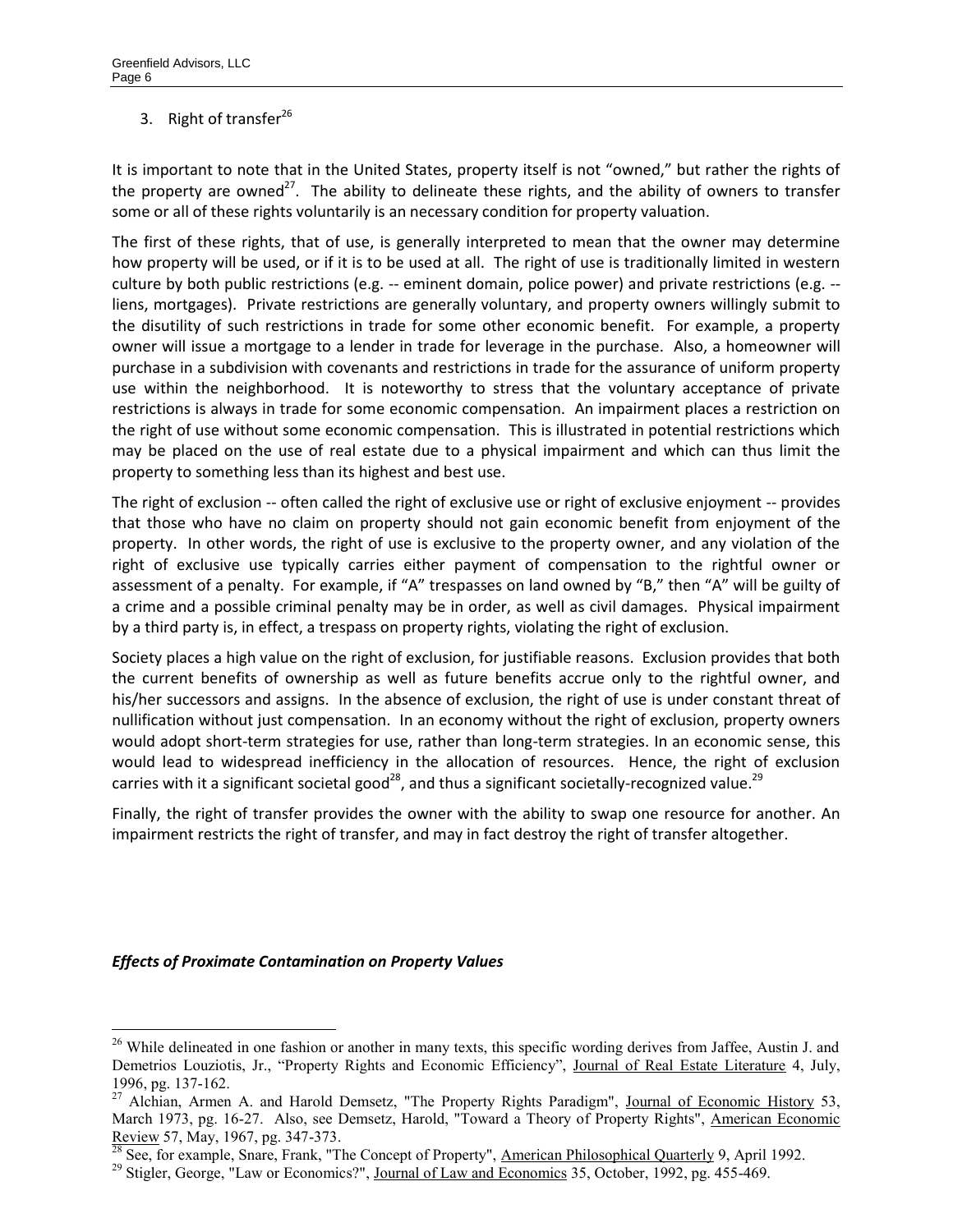Real estate economics – and appraisal practice – uniformly recognizes that contamination has a negative impact on property values. Indeed, appraisers are required by the Uniform Standards of Professional Appraisal Practice to consider the impacts of such contamination in the value estimation process<sup>30</sup>.

Fitchen (1989)<sup>31</sup> was one of the first to look at the value of the rights of a property owner in the face of impairment – in this case, a toxic chemical pollution. As an anthropologist and a Professor of Anthropology at Ithaca College, she looks principally at residential values, not only at the real aspects of "violation of the home" by contamination (e.g. – carcinogenic effects of polluting chemicals) but also about the symbolic interference on what she calls "…a threat to the assumptions people have about themselves and the way life is supposed to be<sup>32</sup>." She continues, "Toxic contamination also attacks the valued institution of homeownership, violating many of the rights that are assumed to flow from the ownership of ones home, including the assumed right to control entry to it….chemical contamination may affect homeowners more seriously than renters, not only in terms of potential financial loss, but also in terms of devaluation of the achieved status of homeowners."

Edelstein (1986) also deals with this "home" theme, and calls impairment to or near a residence a "…inversion of home…" when "…the previous locus of family security and identity becomes instead a place of danger and defilement.<sup>33</sup> He builds on previous works, such as Perin (1977)<sup>34</sup> and Altman and Chemers (1980)<sup>35</sup>, who show the very special place the home has in American society, culture, and economics. To quote Perin (1977): "Not being a nation of shopkeepers, America is one of homeowners, busily investing in plant maintenance and expansion with both money and time, keeping the product attractive for both use and sale.<sup>36</sup>

Edelstein (1986) specifically stresses the investment diminution aspect of the inversion of home principle. In citing case studies of experiences following neighborhood-wide impairment in the Legler section of Jackson Township in southern New Jersey, he shows that residents could not separate the psychological pride in home ownership from the question of economic value. Surveys of the population found uniformity of opinion that property values had diminished as a result of the problem. While previous studies had focused on the diminution of value from exiting homes, Edelstein (1986) was one of the first to focus on the opportunity costs stemming from the inability to move. In short, homeowners were stuck holding unsellable homes with stagnant prices, while homes in other neighborhoods were soaring in value. Thus, the owners were harmed not only by the diminution of value in the existing residences, but by the opportunity costs inherent in lost gains from alternative home investments.

## *Value Loss: Stigma Issues*

 $30$  This is specifically covered under USPAP Rule 1-2(e). This is one of the rules from which departure is specifically not permitted. In other words, an appraiser may not fail to take physical disutility into account EVEN IF s/he discloses such departure from the rules. A thorough discussion of the appraiser's responsibility is also contained in Eaton, J.D., Real Estate Valuation in Litigation (Chicago: The Appraisal Institute, 1995). For specific references, see pages 128, 129, 149-54, and 235-37. It is clear that an appraisal of a residence which fails to account for a physical deficiency such as a failure in the siding would violate the Uniform Standards. As of this writing, all 50 states have adopted these standards as a matter of law. In addition, adherence to these standards is mandatory for all federally-insured mortgage transactions.

<sup>&</sup>lt;sup>31</sup> Fitchen, Janet M., "When Toxic Chemicals Pollute Residential Environments: The Cultural Meanings of Home and Homeownership," Human Organization 48, Winter, 1989, pgs. 313-324.

<sup>32</sup> Ibid, pg. 320.

<sup>&</sup>lt;sup>33</sup> Edelstein, Michael R., "Toxic Exposure and the Inversion of the Home", Journal of Architecture Planning and Research 3, 1986, pgs. 237-251.

<sup>&</sup>lt;sup>34</sup> Perin, Constance, Everything in its Place: Social Order and Land Use in America (Princeton: Princeton University Press, 1977)

<sup>&</sup>lt;sup>35</sup> Altman, I, and M. Chemers, Culture and Environment (Monterey: Brooks/Cole Publishing, 1980)

<sup>36</sup> Perin, op, cit., pg. 120.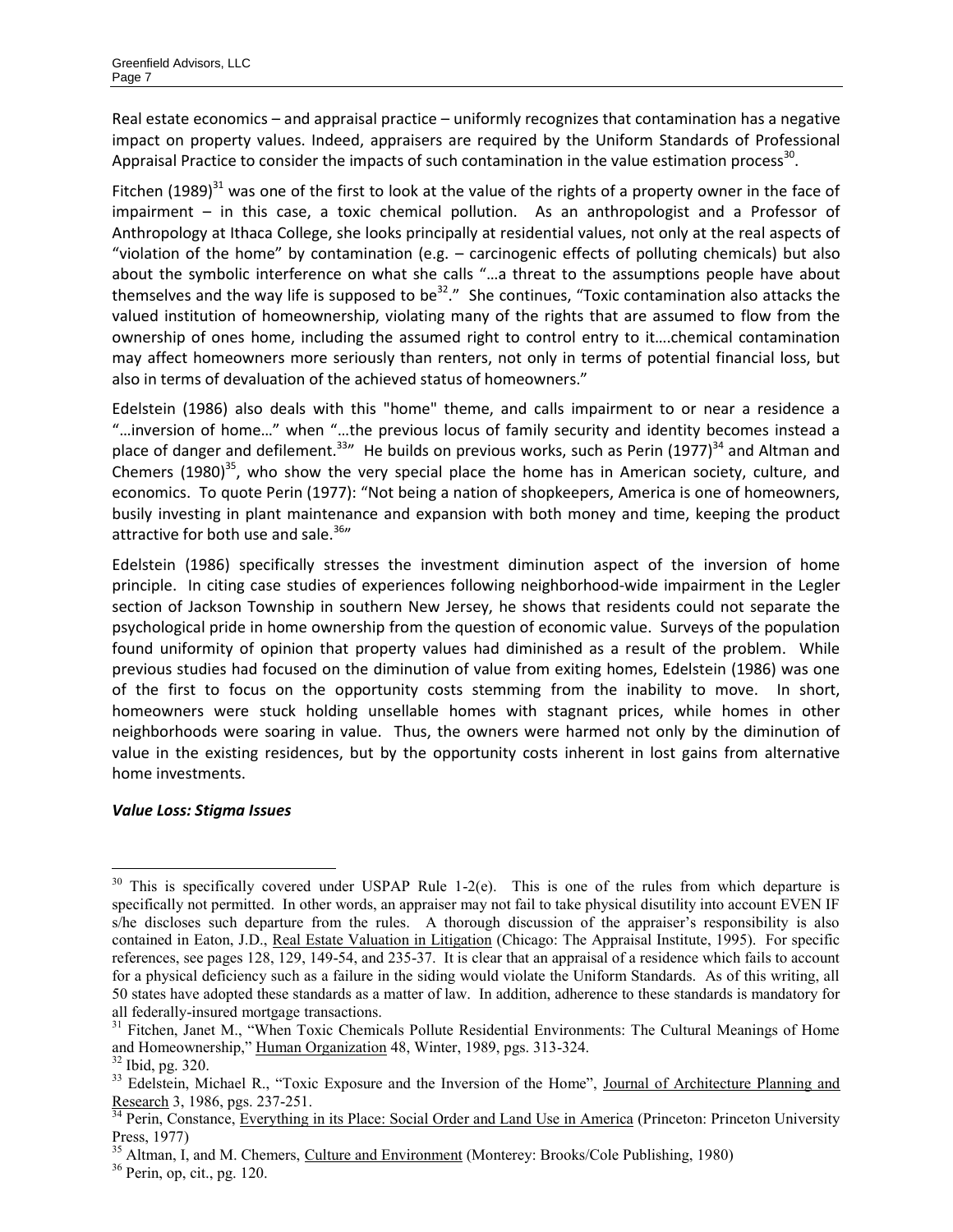Edelstein (1986) refers in a general sense to the issue of stigma as a mechanism for manifestation of value diminution in residential property. Stigma is an increasingly common term in the appraisal and real estate economics literature, and refers in fact to a very specific quantitative mechanism by which value is impacted by proximate contamination or negative externalities.

The earliest references to stigma as a quantitative concept in real estate economics appears to be in the writings of Patchin (1991)<sup>37</sup> and Mundy (1992)<sup>38</sup>. This latter study differentiated between the costs to cure and stigma. The former is an out-of-pocket expense born either by the property owner or some other responsible party, while the latter manifests in property value diminution even in the absence of a cost to cure. For example, a property which is completely cured may continue to suffer a diminution in value, and hence damages, as a result of stigma.

Kilpatrick (1999) outlines the quantitative model by which the value of income producing property is reduced by stigma effects, which are manifested via increases in market driven capitalization rates<sup>39</sup>. He outlines four components of income producing property value impacts: Net Operating Income, actual Cost-to-Cure, Ongoing Increases in Maintenance, and Stigma. In his model, the stigma losses actually overwhelm the other three factors as a component of value diminution. He concludes that, under many circumstances, the stigma impacts are actually the greater portion of value losses to property owners.

#### *Overview of the Air Quality Literature*

 $\overline{a}$ 

The valuation literature on the impact of air quality on residential property values traces its origins to Ridker and Henning  $(1967)^{40}$ , who used 1960 census information in St. Louis and measures of both sulfation and suspended particulates to show a direct correlation between poor air quality and property value diminution. In the wake of their groundbreaking hedonic study, the consensus of studies has shown this causal relationship.

In 1974, Deyek and Smith studied one-hundred metropolitan areas using 1970 census data and compared housing values with air pollution<sup>41</sup>. They found a statistically significant relationship between housing values and air pollution across the U.S. Harrison and Rubinfield (1978) examined owner-specific house values in Boston against NO<sub>2</sub> levels and found highly statistically significant value diminution<sup>42</sup>. Nelson (1978) examined median property values by census tract in Washington, DC, against particulate and oxidant concentration, again finding statistically significant value diminution $^{43}$ .

Li and Brown (1980) examined sales prices in suburban Boston towns relative to sulfer dioxide and total suspended particles, and found statistically significant diminution. Murdoch and Thayer (1988) used 1979 sales data from California and found property value diminution from a variety of air quality issues<sup>44</sup>. Zabel and Kiel (2000) studied nitrogen dioxide and sulfer dioxide in four different urban areas, and consistently found negative property value diminution $45$ .

<sup>&</sup>lt;sup>37</sup> Patchin, Peter, "Contaminated Properties – Stigma Revisited", Appraisal Journal, April, 1991, pgs. 162-172.

<sup>&</sup>lt;sup>38</sup> Mundy, Bill, "Stigma and Values", Appraisal Journal, January, 1992, pgs. 7-13.

<sup>&</sup>lt;sup>39</sup> Kilpatrick, John, "Appraisal of Contaminated Property", presentation to the IAAO, 1999.

<sup>&</sup>lt;sup>40</sup> Ridker, R.G., and J.A. Henning, "The Determinant of Residential Property Values with Special Reference to Air Pollution", Review of Economics and Statistics 49-2, 1967, 246-57.

<sup>&</sup>lt;sup>41</sup> Deyek, T.A., and V.K. Smith, "Residential Property Values and Air Pollution: Some New Evidence", Quarterly Review of Economics and Business 14-4, 1974, 93-100.

Harrison, D., and D.L. Rubinfeld, "Hedonic Housing Prices and the Demand for Clean Air", Journal of Environmental Economics and Management 5, 1978, 81-102.

Nelson, J.P., "Residential Choice, Hedonic Prices, and the Demand for Urban Air Quality", Journal of Urban Economics 5-3, 1978, 357-69.

Murdoch, J.C., and M.A. Thayer, "Hedonic Price Estimation of Variable Urban Air Quality", Journal of Environmental Economics and Management 15-2, 1988, 143-46.

<sup>&</sup>lt;sup>45</sup> Zabel, J.E., and K. Kiel, "Estimating the Demand for Air Quality in Four U.S. Cities", Land Economics 76-2, 2000, 174-94.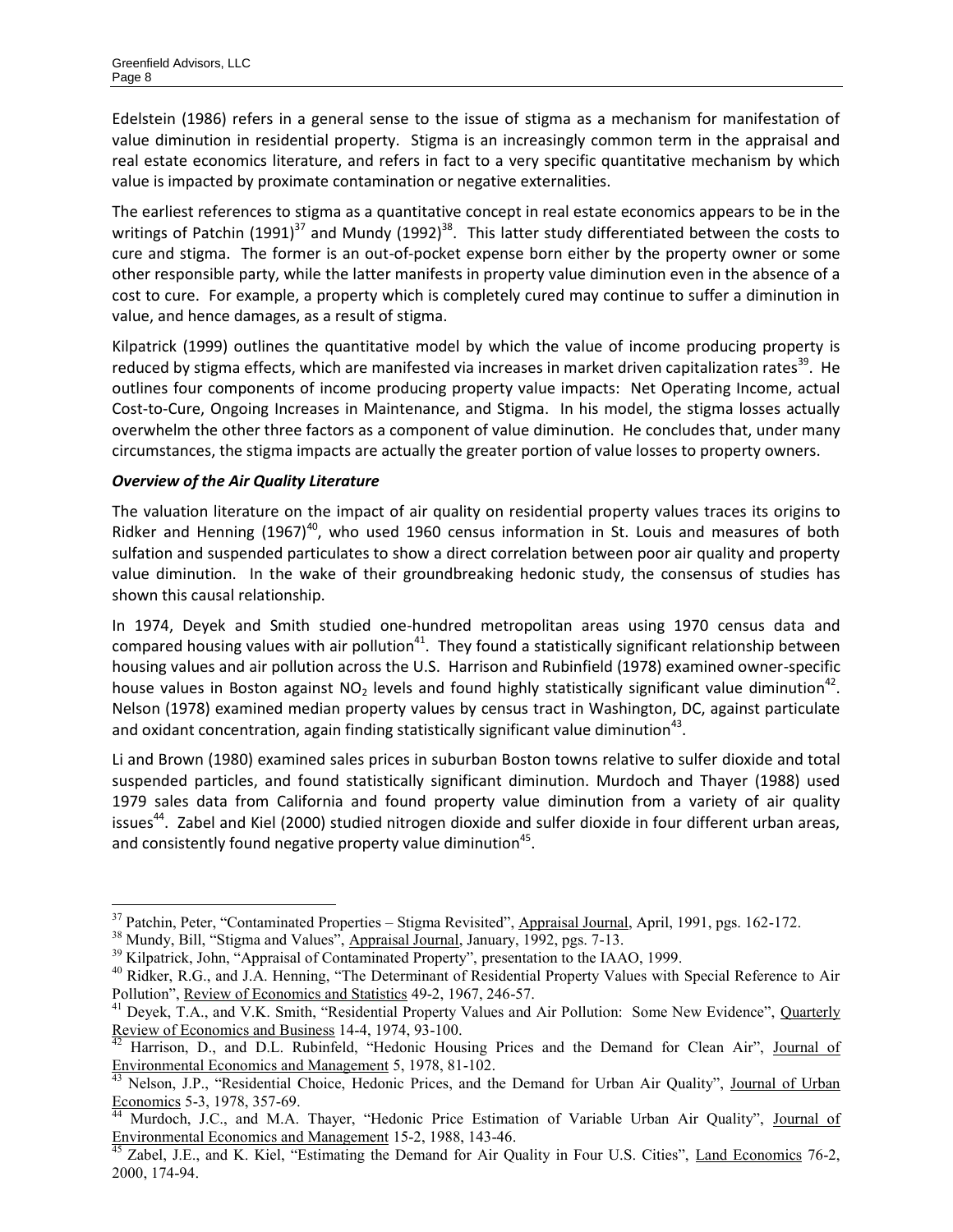Kiel and Boyle (2001)<sup>46</sup> note that the most significant air quality studies are those which measure impacts which are important to homeowners. In other words, air quality issues which directly impact homeowners' enjoyment of their property will have a measurable, direct, and statistically significant impact on property values.

#### **Case Studies, Surveys, and Comparable Properties**

#### *North Carolina Statewide Study<sup>47</sup>*

Palmquist, et. Al, were the first to quantitatively determine that CAOs depressed nearby home values and to determine a model for spatial impacts of CAOs. They were able to measure differential impacts at 0.5, 1.0, and 2.0 miles.

## *Minnesota Study<sup>48</sup>*

In 1996, the Minnesota Department of Agriculture commissioned a study to be done by researchers at the U. of Minnesota on the topic of value diminution resulting from proximate CAOs. In addition to substantial secondary research in the area, the study authors also conducted primary research into value impacts in that state. Specifically, they conducted a hedonic price analysis on 292 rural residences which sold in 1993-94 in two Minnesota counties. They find a statistically significant pricing impact related both to the existence of a CAO as well as the distance to the CAO. In other words, not only is a CAO a significant impact on house price, but the nearer the CAO, the more of an impact it is. However, they also find that CAO's tend to be located near older or lower valued homes. Hence, the pricing impacts in a simple empirical study may be muted by other negative impacts to value. Hence, otherwise high-valued residences may be impacted to a greater degree by CAOs than would be suggested by their findings.

#### *Missouri Study<sup>49</sup>*

Following the methodology of the Minnesota study, researchers at U. Missouri were able to quantify both the average value impact of a CAO as well as the impact by distance with a study of 99 rural, nonfamily real estate transactions of more than one acre near a CAO. Thirty-nine of the properties in the study included a residence. An average residential parcel within 3 miles of a CAO experienced a loss of about 6.6%. However, if that parcel was located within one-tenth of a mile of the CAO (the minimum unit of measure in their study), then the loss in value was estimated at about 88.3%. Based on an average land value of \$1,709 per acre, the approximate aggregate loss in value within 3 miles of a CAO was estimated at \$2.68 million.

#### *Julie Janson, Minnesota<sup>50</sup>*

<sup>&</sup>lt;sup>46</sup> Kiel, K, and M. Boyle, "Hedonic Studies of the Impact of Environmental Externalities", Journal of Real Estate Literature 9-2, 2001, 117-144.

 $^{47}$  Palmquist, R., F. Roka, and T. Vukina (1997), "Hog Operations, Environmental Impacts, and Residential Property Values", Land Economics

<sup>&</sup>lt;sup>48</sup> Taff, Steven J., Douglas Tiffany, and Sanford Weisberg, "Measured Effects of Feedlots on Residential Property Values in Minnesota: A Report to the Legislature", U. Minnesota Staff Paper Series, July, 1996.

<sup>&</sup>lt;sup>49</sup> Hamed, Mubarek, Thomas Johnson, and Kathleen Miller, "The Impacts of Animal Feeding Operations on Rural Land Values", U. Missouri-Columbia Community Policy Analysis Center Report R-99-02, May, 1999.

<sup>50</sup> Presentation made at the ABA's Special Committee on Agricultural Management Roundtable II on Environmental Challenges in Animal Feeding Operations, dated September 23, 1999.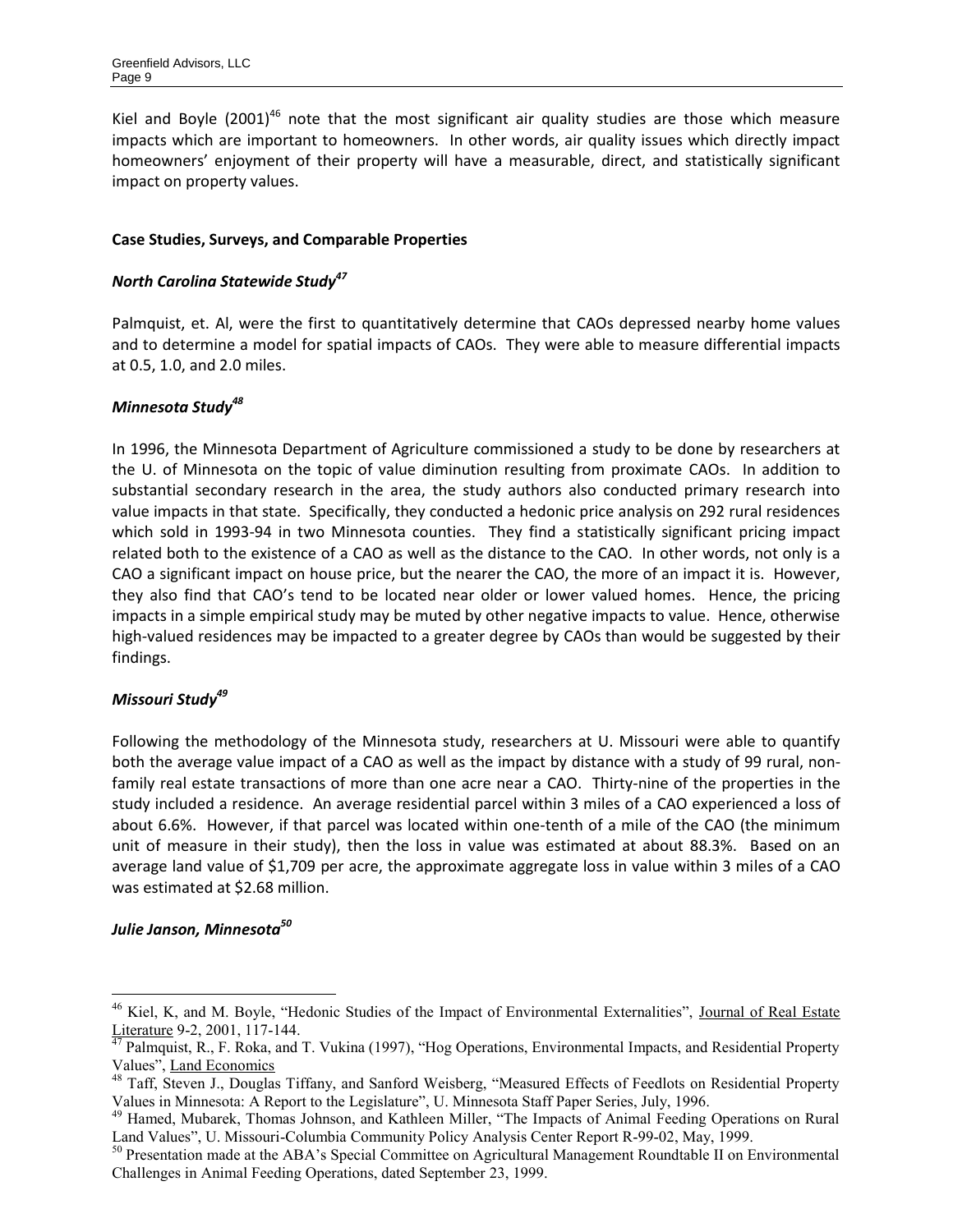Ms. Janson is a homeowner in Minnesota who lives about two miles from one swine CAO and about three-quarters of a mile from a second CAO. When these CAOs were first opened, she was initially a supporter. However, she and her family immediately began suffering illnesses which they attributed to the proximate CAOs. She contacted the Minnesota poison control center and for the first time learned about the dangers of hydrogen sulfide emissions. She kept track of her illnesses and weather conditions (e.g. – wind and direction) and concluded that her illnesses were caused by the emissions from the CAOs. Badge testing was warranted, and on at least one occasion the reading was above 1,000 ppb hydrogen sulfide, well above danger levels.

## *Bob and Phyllis Twietmeyer, Wichita, Kansas<sup>51</sup>*

In 1998, a jury in rural Cheney, Kansas, awarded the Twietmeyers both actual and punitive damages as a result of the nuisance from a nearby swine CAO.

#### *Pasco, Washington<sup>52</sup>*

A 309-acre family farm which had been operated for many years produced alfalfa, asparagus, corn, apples, peaches, nectarines, cherries, melons, and a range of garden produce. A CAO was located nearby (distance not available), and as a result their farm product was impacted by dust, flies, fly fecal matter, and odor. The farm was appraised for litigation purposes and a value diminution of over 50% was determined, based on traditional farm appraisal methods.

#### *Glen Haven Farm, Dalkeith, Ontario<sup>53</sup>*

Deborah Henderson's farm is now downwind from a 3000 hog finishing plant, and close enough that the manure lagoon can be seen from her bedroom window. According to Ms. Henderson, sales of homes in the area have ceased, and real estate agents have suggested a drop in price of \$40,000 or more from previous unimpaired values in order to entice buyers to the area.

## *Lake Huron<sup>54</sup>*

In the summer of 2003, health officials declared about 40 kilometers of beaches on Lake Huron permanently unsafe because of E. coli bacteria emanating from nearby CAOs. This became the first new pollution hot-spot on Canada's side of the Great Lakes in almost 20 years. Lab tests demonstrated that the E. coli levels in the streams feeding Lake Huron, and draining off nearby CAOs, exceeded water quality standards by as much as *41,000* per cent.

## *Colorado College Study<sup>55</sup>*

| Table 1<br><b>Property Tax Reductions In Areas Around CAOs</b> |  |  |  |  |
|----------------------------------------------------------------|--|--|--|--|
|                                                                |  |  |  |  |

<sup>&</sup>lt;sup>51</sup> "Sides Debate Effect of Neighbor's Victory Against Feedlot", The Topeka Capital-Journal, May 28, 1998.

<sup>52</sup> Greenfield Advisors files.

<sup>53</sup> Greenfield Advisors LLC files

<sup>&</sup>lt;sup>54</sup> Spears, Tom, "Ontario's West Coast Permanently Polluted", The Ottawa Citizen, 11/15/03.; Dines, R.E., Deborah Henderson, and Louise rock, "The Case Against Intensive Hog Operations", February, 2004, unpublished working paper.

<sup>&</sup>lt;sup>35</sup> Weida, William J., "A Summary of the Regional Economic Effects of CAFOs", Colorado College working paper, July 21, 2001.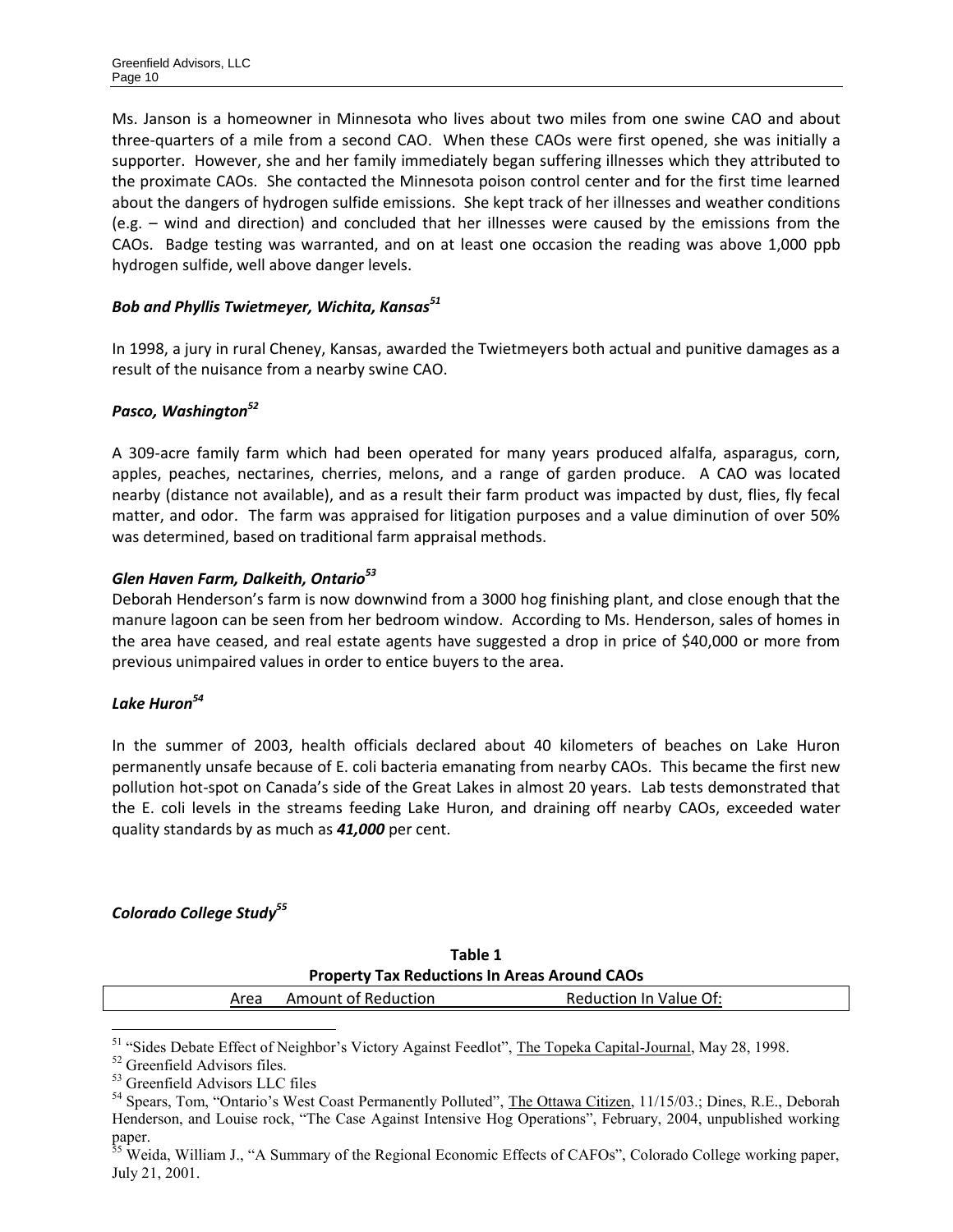| Grundy Co, MO     | 30%                                                 |  |
|-------------------|-----------------------------------------------------|--|
| Mecosta Co, MI    | 35% dwellings only                                  |  |
| Changed to        | 20% total property (land and structures)            |  |
| Midland Co, MI    | 20%                                                 |  |
| DeWitt Co, IL     | 30%<br>rescinded                                    |  |
| McLean Co, IL     | 35%                                                 |  |
| DeKalb Co, AL     | base reassessment, variable rates                   |  |
| Renville Co, MN   | base reassessment, variable rates<br>dwellings only |  |
| Humbolt Co, IA    | dwellings only--now rescinded<br>20-40%             |  |
| Frederick Co, MD  | 10% now reduced to 5%                               |  |
| Muhlenberg Co, KY | 18% dwellings only                                  |  |

Dr. William J. Weida of Colorado College performed an extensive study of the economic and financial impact of CAOs. While his study principally focused on the diminished economic growth rates in communities surrounding CAOs, he also noted the substantial decreases in property values in those areas, as evidenced by property tax reductions. (See Table 1)

## **Illinois State Study<sup>56</sup>**

Complimentary to Professor Weida's study, Miguel Gomez and Liying Zhang of Illinois State University conducted a comprehensive study of the impact of CAOs on rural economies, and found that CAOs are the cause of "…disruption of local social and economic systems, pollution problems resulting from intensive agriculture, and negative impacts on the quality of life in rural communities."

#### *Gabrjolek farm, Dunnville, Ont.<sup>57</sup>*

Four large hog CAOs have been developed near the Gabrjolek's family farm – one about 200 meters distance, one about 400 meters, and two about a kilometer away. Each facility houses 2,500 – 3,000 animals. The family has been forced to install central air conditioning and air purification systems, but still suffer from the effects of noxious odors. Untreated manure is being dumped near their home, bringing with it swarms of flies.

#### **Central Industries Inc. – Central, Mississippi**

Central Industries Inc. operated a large-scale poultry rendering plant near Central, Mississippi. As part of the process large quantities of poultry processing byproducts, which are highly susceptible to bacterial contamination were brought to this facility for further processing. The plant had been subject to a number of flooding events where the holding ponds were allowed to overflow into nearby creeks spreading bacteria laced poultry byproducts into nearby creeks and rivers. Poultry byproducts were discovered in trees, low density livestock areas, crop fields, and personal residences up to 50 miles away from the rendering plant. Greenfield Advisors inspected several homes and interviewed owners from which it was discovered that a significant disruption in property values and the ability to sell these properties occurred after and as the result of the Central Industries Inc. actions.

#### **Livingston v Jefferson Board of Equalization<sup>58</sup>**

 $\overline{a}$ <sup>56</sup> Gomez, Miguel, and Living Zhang, "Impacts of Concentration in Hog Production on Economic Growth in Rural Illinois", Illinois State U. working paper presented to the American Agricultural Economics Association, July, 2000. <sup>57</sup> Dines, Henderson, and Rock, op. cit.

<sup>58</sup> Aiken, J. David "Property Valuation May be Reduced by Proximity of Livestock Operation" Cornhusker Economics, Department of Agricultural Economics University of Nebraska – Lincoln May 2002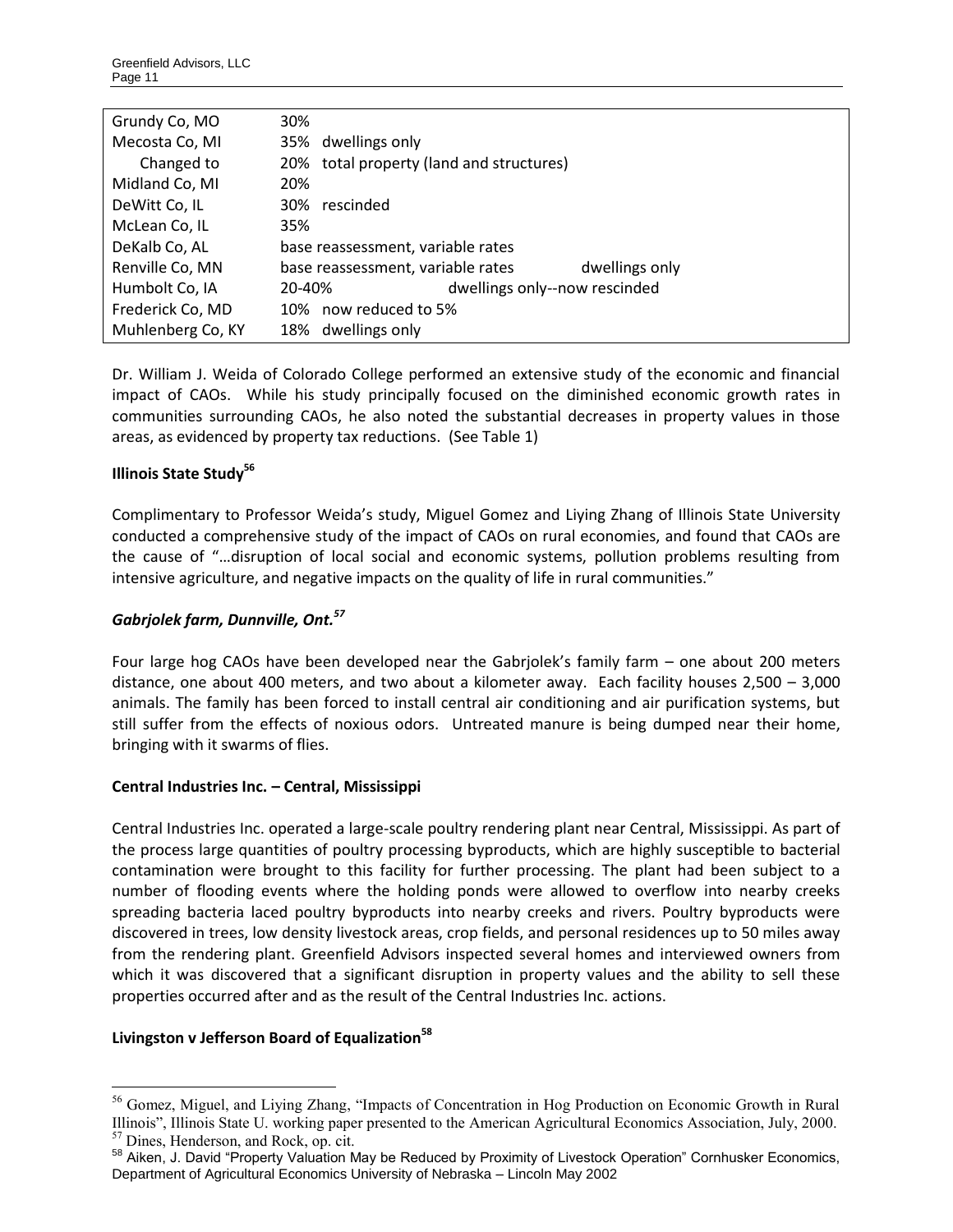In 2002, the Nebraska Court of Appeals ruled that county board of equalization erred in not considering a rural residence's proximity to a swine facility in determining the residence's valuation. The owner of the facility, which contained 5,200 sows, also built a house ¾ of a mile away. He had further obtained an easement to spray the hog manure on the cropland across the road from his house. The court ordered the county to ignore the fact that the swine were also the property of the owner. The court cited Nebraska livestock nuisance decisions which show that hog odors would influence the home's value. Upon the ruling the county accepted a determination by a local, independent appraiser that the value was diminished 30%.

## **Craven County, North Carolina Study<sup>59</sup>**

This study utilized GIS and a hedonic price model similar to the Herriges et. al study and Ready et. al to evaluate the effect of swine concentration and proximity of those operations on residential property values. It was determined that for a farm with 5,000 animals 1 mile away had a statistically significant impact on home values.

# **Iowa State University Study<sup>60</sup>**

Similar to the Berks County study this study attempts to expand upon the work done in the Univ. of Minnesota & University of Mississippi studies. The variables used to quantify the effects in this hedonic analysis included proximity, size, and direction of nearest facility. Direction from site was included to determine the effect of being downwind and the odor & pest issues associated. Results from this study determined that a moderate size facility (250,000 live weight) has an impact up to 6% within 1  $\frac{1}{2}$  miles and 26% within a ¼ mile.

## **Berks County, Pennsylvania Study<sup>61</sup>**

Ready and Abdulla (2005), of Penn State's Agricultural and Environmental Economics Department expand upon the hedonic analyses of others and reviewed the amenity and disamenity impacts of agriculture including different types of open space (publicly owned, eased, vacant, pasture/crops), landfills, airports, mushroom production, and AFOs. The study determined that "…only landfills have a worse effect on adjacent property values." Further, "…a sewage treatment plant has less depressing effects on nearby housing prices than a factory farm operation…" according to their findings. The study found that the clustering of AFOs within a certain area is the controlling factor not the nearest operation when considering proximity. A threshold impacts of 4.1% from AFOs within 800m, and at least 6.4% from within 500m, both of which were half of a landfill's. The study also reviewed the effects of size, species, and environmental stewardship (registration of waste management plans). Their findings were presented at the Sustainable Hog Farming Summit in Gettysburg, PA, in June, 2003.

#### **Summary of CAO Empirical Findings**

The establishment of a CAO results in value diminution to other nearby properties both through a negative externality as well as through indirect economic impacts. The amount of the value loss is an

 $\overline{a}$ <sup>59</sup> Milla. Katherine, Michael H. Thomas, Winsbert Ansine "Evaluating the Effect of Proximity to Hog Farms on Residential Property Values: A GIS-Based Hedonic Price Model Approach" URISA Journal Vol. 17, No. 1 2005 Pg.  $27 - 32$ 

 $60$  Herriges, Joseph A, Silvia Secchi, and Bruce A. Babcock "Living with Hogs in Iowa: The impact of Livestock Facilities on Rural residential Property Values" Working Paper, Iowa State University Center for Agricultural and Rural Development (August 2003)

<sup>&</sup>lt;sup>61</sup> Ready, Richard & Charles Abdalla "The Impact of Open Space and potential Local Disamenities on Residential Property Values in Berks County, Pennsylvania" American Journal of Agricultural Economics 87 May 2005 p. 314- 326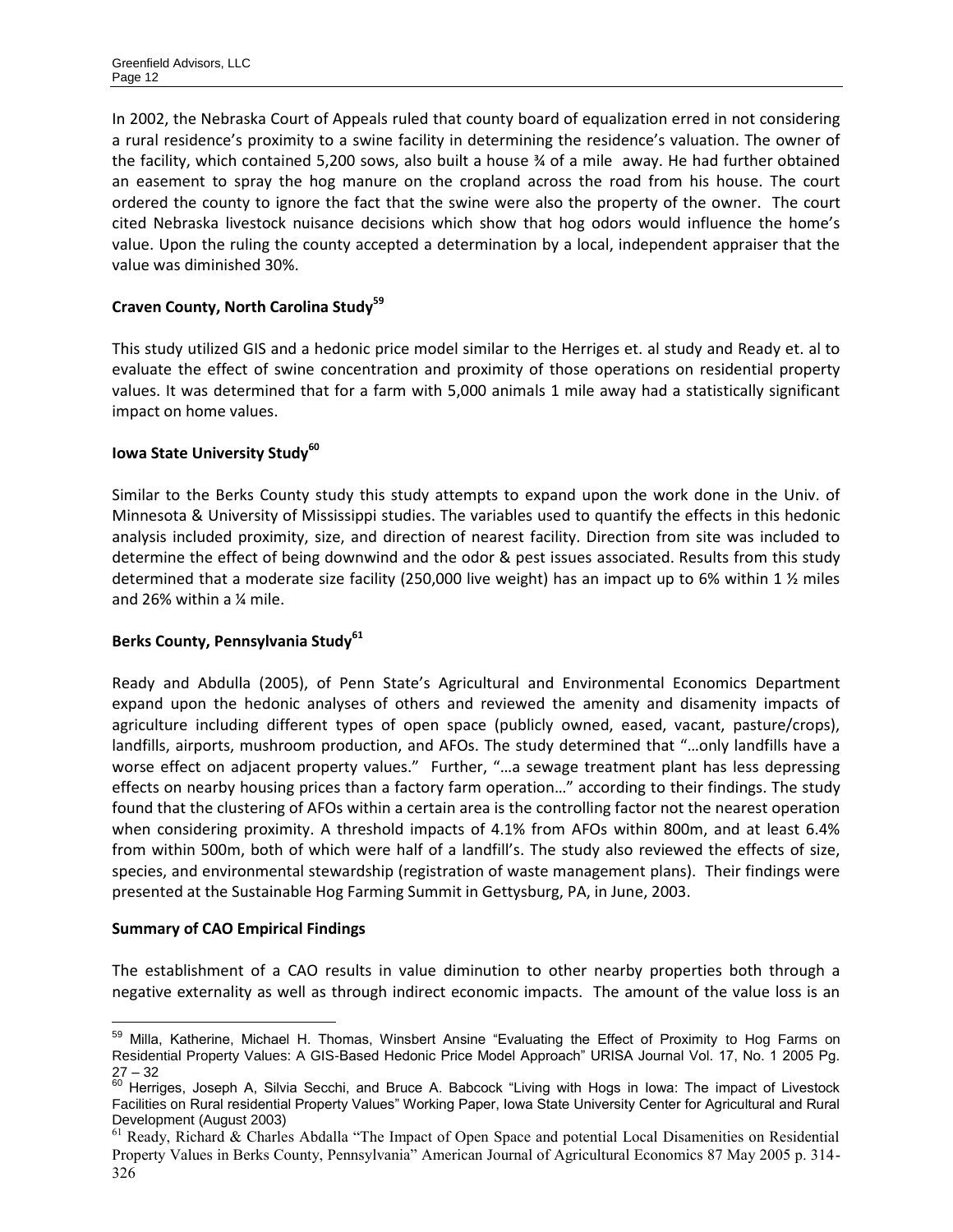inverse function of distance (closer properties diminish more), a function of property type (newer, nicer residences lose more) and a function of property use (farms will lose due to diminished productivity and comparative marketability to other farm lands while residential use will no longer be a highest-and-best use). While the appraisal profession has only begun to quantify the loss attributable to CAOs, it is clear from the broad array of empirical studies and case studies that diminished marketability, loss of use and enjoyment, and loss of exclusivity results in a diminishment which can range from 50% to nearly 90% of otherwise unimpaired value for homes which are adjacent to the facility. Negative impacts are noted at distances exceeding 3 miles, and in the case of a flood or other weather event, waste from the facility can be spread over far greater areas.

**Table 2** 

| <b>Summary of CAO Impacts</b><br>Case Study<br>Value Loss<br>Remarks<br>Significant diminution in air quality<br>Minnesota<br>N/A<br>North Carolina<br>N/A<br>Established distance component to value<br>U. Minnesota<br>N/A<br>CAO sited near older, less-expensive homes<br>N/A<br>Marketability substantially diminished<br>Central, MS<br>5% - 40% Losses confirmed by tax assessors in 8 states<br>Colorado St. Study<br>Severe loss of marketability<br>Dalkeith, Ontario<br>> 50%<br>Residential 3 miles: 6.6%<br><b>Missouri</b><br>Residential 0.1 mile: 83%<br>Family farm adjacent: 50%<br>Washington<br>Impact included flies & loss of farm income<br>Farm adjacent: 50%<br>Impact included loss of use as a farm<br>Michigan Farm<br>Michigan Res.<br>Residence adj.: 60-100%<br>Residence abandoned, could not be sold<br>Livingston<br>Residence $@$ % mile: 30%<br>Craven, NC<br>N/A<br>Statistically significant at one mile<br>Residence $\frac{1}{4}$ mile: < 6.4%<br>Berks, PA<br>Residence 1/2 mile: 4.1%<br>Residence ¼ mile: 26%<br>lowa St. Study<br>Residence 1.5 miles: 6% | Table Z |  |  |  |  |
|-------------------------------------------------------------------------------------------------------------------------------------------------------------------------------------------------------------------------------------------------------------------------------------------------------------------------------------------------------------------------------------------------------------------------------------------------------------------------------------------------------------------------------------------------------------------------------------------------------------------------------------------------------------------------------------------------------------------------------------------------------------------------------------------------------------------------------------------------------------------------------------------------------------------------------------------------------------------------------------------------------------------------------------------------------------------------------------------------------|---------|--|--|--|--|
|                                                                                                                                                                                                                                                                                                                                                                                                                                                                                                                                                                                                                                                                                                                                                                                                                                                                                                                                                                                                                                                                                                       |         |  |  |  |  |
|                                                                                                                                                                                                                                                                                                                                                                                                                                                                                                                                                                                                                                                                                                                                                                                                                                                                                                                                                                                                                                                                                                       |         |  |  |  |  |
|                                                                                                                                                                                                                                                                                                                                                                                                                                                                                                                                                                                                                                                                                                                                                                                                                                                                                                                                                                                                                                                                                                       |         |  |  |  |  |
|                                                                                                                                                                                                                                                                                                                                                                                                                                                                                                                                                                                                                                                                                                                                                                                                                                                                                                                                                                                                                                                                                                       |         |  |  |  |  |
|                                                                                                                                                                                                                                                                                                                                                                                                                                                                                                                                                                                                                                                                                                                                                                                                                                                                                                                                                                                                                                                                                                       |         |  |  |  |  |
|                                                                                                                                                                                                                                                                                                                                                                                                                                                                                                                                                                                                                                                                                                                                                                                                                                                                                                                                                                                                                                                                                                       |         |  |  |  |  |
|                                                                                                                                                                                                                                                                                                                                                                                                                                                                                                                                                                                                                                                                                                                                                                                                                                                                                                                                                                                                                                                                                                       |         |  |  |  |  |
|                                                                                                                                                                                                                                                                                                                                                                                                                                                                                                                                                                                                                                                                                                                                                                                                                                                                                                                                                                                                                                                                                                       |         |  |  |  |  |
|                                                                                                                                                                                                                                                                                                                                                                                                                                                                                                                                                                                                                                                                                                                                                                                                                                                                                                                                                                                                                                                                                                       |         |  |  |  |  |
|                                                                                                                                                                                                                                                                                                                                                                                                                                                                                                                                                                                                                                                                                                                                                                                                                                                                                                                                                                                                                                                                                                       |         |  |  |  |  |
|                                                                                                                                                                                                                                                                                                                                                                                                                                                                                                                                                                                                                                                                                                                                                                                                                                                                                                                                                                                                                                                                                                       |         |  |  |  |  |
|                                                                                                                                                                                                                                                                                                                                                                                                                                                                                                                                                                                                                                                                                                                                                                                                                                                                                                                                                                                                                                                                                                       |         |  |  |  |  |
|                                                                                                                                                                                                                                                                                                                                                                                                                                                                                                                                                                                                                                                                                                                                                                                                                                                                                                                                                                                                                                                                                                       |         |  |  |  |  |
|                                                                                                                                                                                                                                                                                                                                                                                                                                                                                                                                                                                                                                                                                                                                                                                                                                                                                                                                                                                                                                                                                                       |         |  |  |  |  |
|                                                                                                                                                                                                                                                                                                                                                                                                                                                                                                                                                                                                                                                                                                                                                                                                                                                                                                                                                                                                                                                                                                       |         |  |  |  |  |
|                                                                                                                                                                                                                                                                                                                                                                                                                                                                                                                                                                                                                                                                                                                                                                                                                                                                                                                                                                                                                                                                                                       |         |  |  |  |  |
|                                                                                                                                                                                                                                                                                                                                                                                                                                                                                                                                                                                                                                                                                                                                                                                                                                                                                                                                                                                                                                                                                                       |         |  |  |  |  |
|                                                                                                                                                                                                                                                                                                                                                                                                                                                                                                                                                                                                                                                                                                                                                                                                                                                                                                                                                                                                                                                                                                       |         |  |  |  |  |
|                                                                                                                                                                                                                                                                                                                                                                                                                                                                                                                                                                                                                                                                                                                                                                                                                                                                                                                                                                                                                                                                                                       |         |  |  |  |  |

Since the initial review of CAOs affect on proximate property values, multiple new trends have been identified. First, the increased use of GIS in local governments has provided researchers with the ability to conduct investigations that are more thorough. Providing researchers with more data, in abundance and in detail, allows them to better locate which factors and to what degree are having an affect. Second, in conjunction with more data and use of GIS an improvement in the hedonic analyses performed. The Berks County study noted that previous studies such as the, University of Minnesota study and the North Carolina study, were conducted on less than 300 sales transactions each, but that the Berks County study and the Iowa State studies reviewed 8,090 and 1,145 transactions respectively. While more data does not imply more significant results it does allow researchers to be more discriminating when compiling their datasets.

Second, because of the increased use of GIS and the results from the hedonic analysis that were found in the new case studies it was shown that a CAOs basic impact is related to proximity and size, but that other factors such as the operations waste management practices can alter that impact higher or lower. Overall, the new studies confirm the valuation impacts from the previously cited studies as they ranged from 3.1% to 26% loss depending on multiple factors. More importantly however was the discussion on the impact of other site-specific factors that were considered as part the hedonic analyses. The Berks County Study showed at 800 meters, an operation with a waste management plan diminished a house's value 1.1%, while an operation without would diminish the value 4.2%. Also related to this was the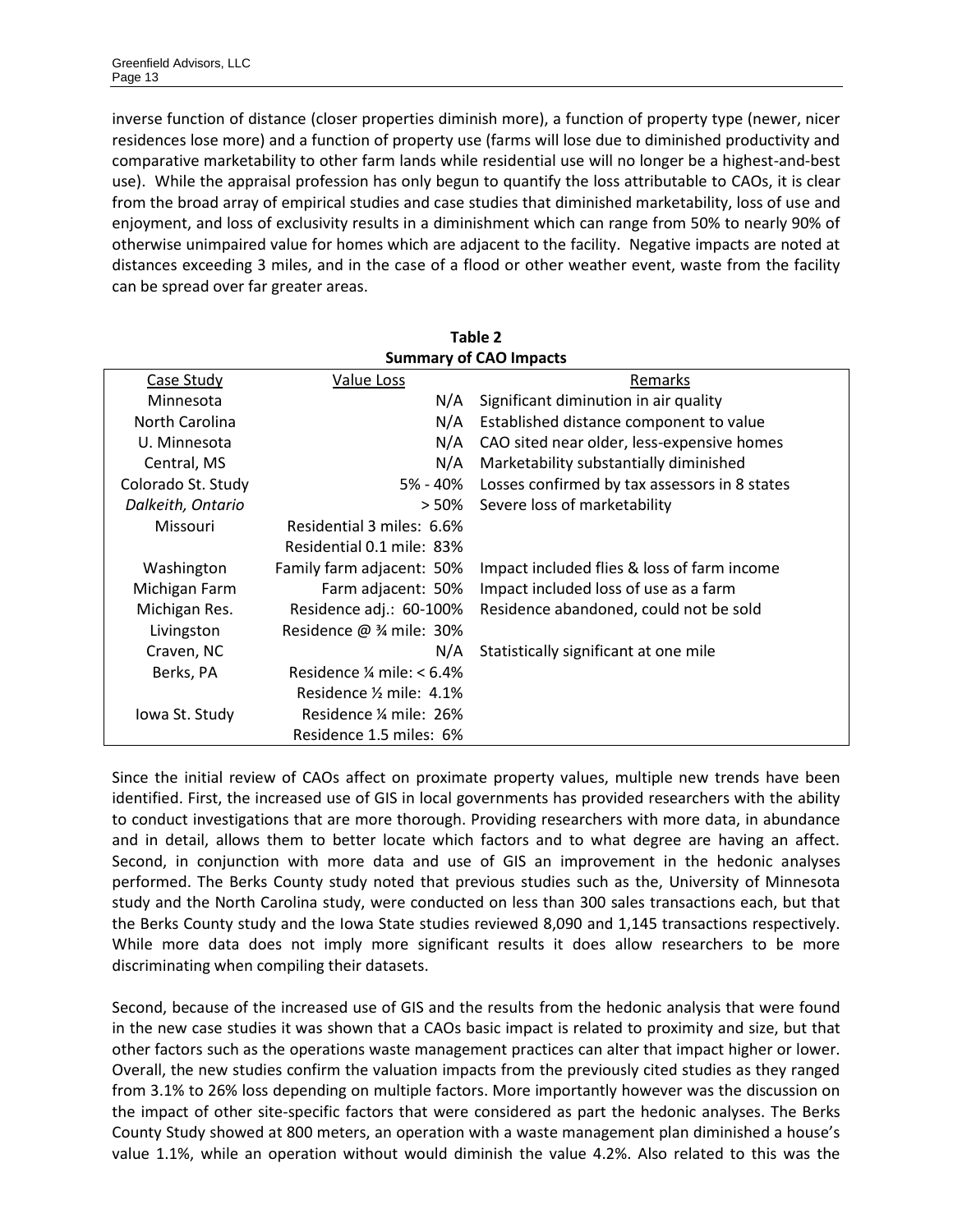affect that operation size has. Both the Berks County study and Iowa State study showed that a larger facility in close proximity would not necessarily decrease the value of a more than a smaller facility. Both of the studies concluded that this effect could be attributed to un-modeled characteristics such as waste management practices and other site-specific attributes.

# **Review of the Jacobson Appraisal**

Both this review and the Jacobson appraisal were performed for (the "client"), and other intended users include those involved in his property tax appeal as well as other parties to negotiations or litigation arising out of this matter. I have not developed my own opinion of value concerning the property, but rather am simply opining on the methodology followed by Mr. Jacobson. The Jacobson appraisal was dated March 11, 2009, and is effective as of that date. There are no unusual assumptions or hypothetical conditions evidenced in the Jacobson report.

To summarize, the property is a 1½ story, 2,602 square foot, single family home, built in 1977, on a 0.63 acre site. The site is zoned AG-1

(agricultural), and according to the appraisal, neither the property nor the neighborhood evidence any unusual factors except for the proximate location of a hog feeding operation. My review will be limited to the manner in which Jacobson deals with that negative externality.

The Jacobson appraisal and report thereof treat the negative externality in two different, but consistent ways:

- 1. As external obsolescence in the cost approach
- 2. As a location adjustment in the sales comparison approach.

Both of these methods are widely accepted, and certainly meet the appraisal standards requirements. Further, Jacobson derives his adjustments through a set of "matched pairs", where he compares the sales prices of two properties which are also proximate to CAO with the "unimpaired" appraised values of those properties. Again, Jacobson uses a well-accepted method for deriving his adjustment.

Jacobson derives a negative adjustment of 30%, which is certainly consistent with the appraisal literature, with our studies in this field, and with what other appraisers would be expected to find.

# **Certification of this Review**

I certify that, to the best of my knowledge and belief:

The statements of fact contained in this report are true and correct.